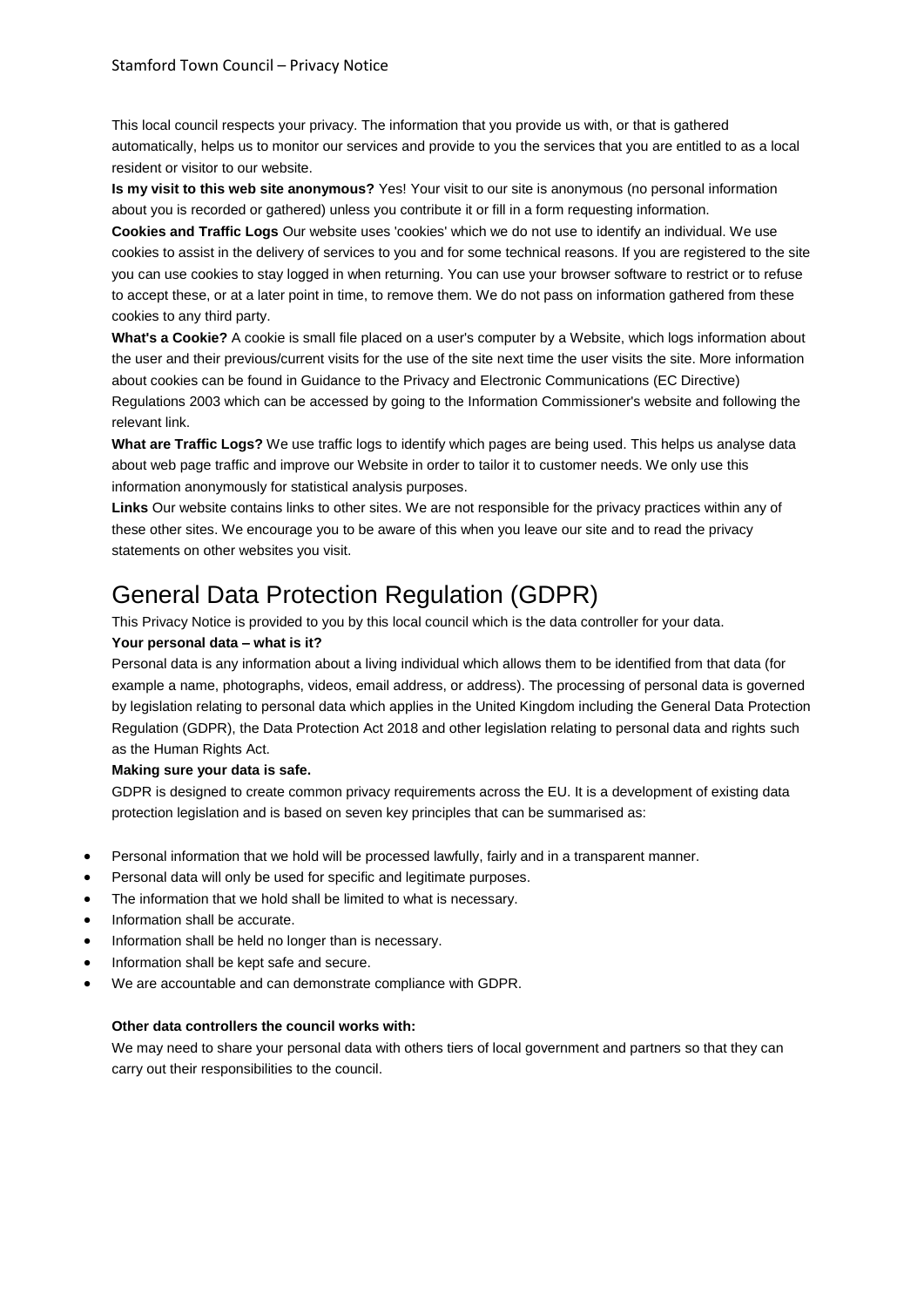## **The council will process some or all of the following personal data where necessary to perform its tasks:**

- Names, titles, and aliases, photographs;
- Contact details such as telephone numbers, addresses, and email addresses;
- Where they are relevant to the services provided by a council, or where you provide them to us, we may process information such as gender, age, marital status, nationality, education/work history, academic/professional qualifications, hobbies, family composition, and dependants;
- Where you pay for activities such as use of a council hall, financial identifiers such as bank account numbers, payment card numbers, payment/transaction identifiers.

## **How we use sensitive personal data:**

We may process personal data including, as appropriate:

- Your racial or ethnic origin or religious or similar information in order to monitor compliance with equal opportunities legislation;
- in order to comply with legal requirements and obligations to third parties.

These types of data are described in the GDPR as "Special categories of data" and require higher levels of protection. We need to have further justification for collecting, storing and using this type of personal data. We may process special categories of personal data in the following circumstances:

- In limited circumstances, with your explicit written consent.
- Where we need to carry out our legal obligations.
- Where it is needed in the public interest.

Less commonly, we may process this type of personal data where it is needed in relation to legal claims or where it is needed to protect your interests (or someone else's interests) and you are not capable of giving your consent, or where you have already made the information public.

## **Do we need your consent to process your sensitive personal data?**

In limited circumstances, we may approach you for your written consent to allow us to process certain sensitive personal data. If we do so, we will provide you with full details of the personal data that we would like and the reason we need it, so that you can carefully consider whether you wish to consent.

- **We use your personal data for some or all of the following purposes:**
- To deliver public services including to understand your needs to provide the services that you request and to understand what we can do for you and inform you of other relevant services;
- To confirm your identity to provide some services;
- To contact you by post, email, telephone or using social media (e.g., Facebook, Twitter, WhatsApp);
- To help us to build up a picture of how we are performing;
- To prevent and detect fraud and corruption in the use of public funds and where necessary for the law enforcement functions;
- To enable us to meet all legal and statutory obligations and powers including any delegated functions;
- To carry out comprehensive safeguarding procedures (including due diligence and complaints handling) in accordance with best safeguarding practice from time to time with the aim of ensuring that all children and adultsat-risk are provided with safe environments and generally as necessary to protect individuals from harm or injury;
- To promote the interests of the council;
- To maintain our own accounts and records;
- To seek your views, opinions or comments;
- To notify you of changes to our facilities, services, events and staff, councillors and other role holders;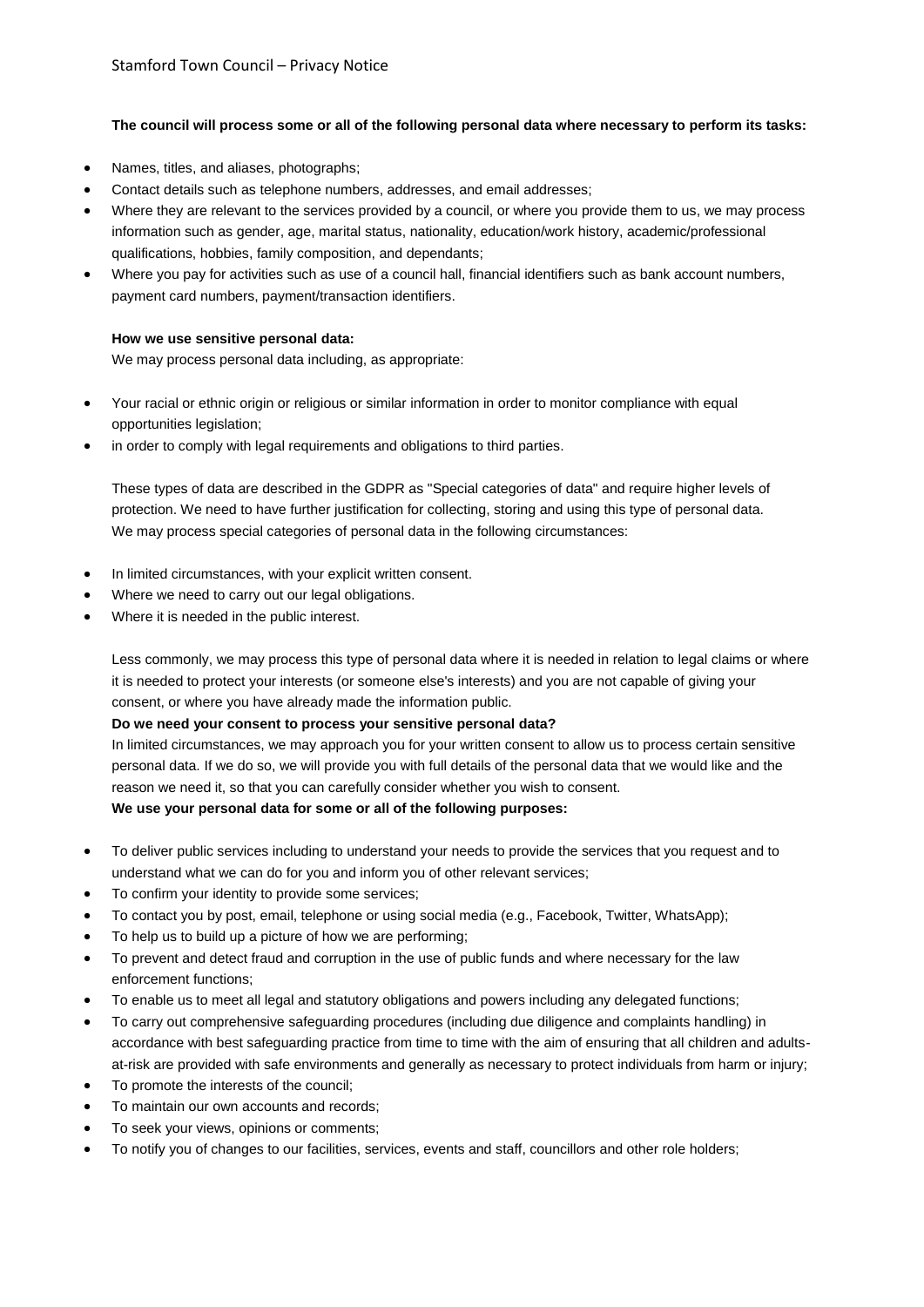- To send you communications which you have requested and that may be of interest to you. These may include information about campaigns, appeals, other new projects or initiatives;
- To process relevant financial transactions including grants and payments for goods and services supplied to the council
- To allow the statistical analysis of data so we can plan the provision of services.

Our processing may also include the use of CCTV systems for the prevention and prosecution of crime.

#### **What is the legal basis for processing your personal data?**

The council is a public authority and has certain powers and obligations. Most of your personal data is processed for compliance with a legal obligation which includes the discharge of the council's statutory functions and powers. Sometimes when exercising these powers or duties it is necessary to process personal data of residents or people using the council's services. We will always take into account your interests and rights. This Privacy Notice sets out your rights and the council's obligations to you.

We may process personal data if it is necessary for the performance of a contract with you, or to take steps to enter into a contract. An example of this would be processing your data in connection with the use of sports facilities, or the acceptance of an allotment garden tenancy

Sometimes the use of your personal data requires your consent. We will first obtain your consent to that use. **How long do we keep your personal data?**

We will keep some records permanently if we are legally required to do so. We may keep some other records for an extended period of time. For example, it is currently best practice to keep financial records for a minimum period of 8 years to support HMRC audits or provide tax information. We may have legal obligations to retain some data in connection with our statutory obligations as a public authority. The council is permitted to retain data in order to defend or pursue claims. In some cases the law imposes a time limit for such claims (for example 3 years for personal injury claims or 6 years for contract claims). We will retain some personal data for this purpose as long as we believe it is necessary to be able to defend or pursue a claim. In general, we will endeavour to keep data only for as long as we need it. This means that we will delete it when it is no longer needed.

## Your rights and your personal data.

You have the following rights with respect to your personal data. When exercising any of the rights listed below, in order to process your request, we may need to verify your identity for your security. In such cases we will need you to respond with proof of your identity before you can exercise these rights.

#### **1) The right to access personal data we hold on you.**

At any point you can contact us to request the personal data we hold on you as well as why we have that personal data, who has access to the personal data and where we obtained the personal data from. Once we have received your request we will respond within one month.

There are no fees or charges for the first request but additional requests for the same personal data or requests which are manifestly unfounded or excessive may be subject to an administrative fee.

## **2) The right to correct and update the personal data we hold on you.**

If the data we hold on you is out of date, incomplete or incorrect, you can inform us and your data will be updated.

#### **3) The right to have your personal data erased.**

If you feel that we should no longer be using your personal data or that we are unlawfully using your personal data, you can request that we erase the personal data we hold.

When we receive your request we will confirm whether the personal data has been deleted or the reason why it cannot be deleted (for example because we need it for to comply with a legal obligation).

## **4) The right to data portability.**

You have the right to request that we transfer some of your data to another controller. We will comply with your request, where it is feasible to do so, within one month of receiving your request.